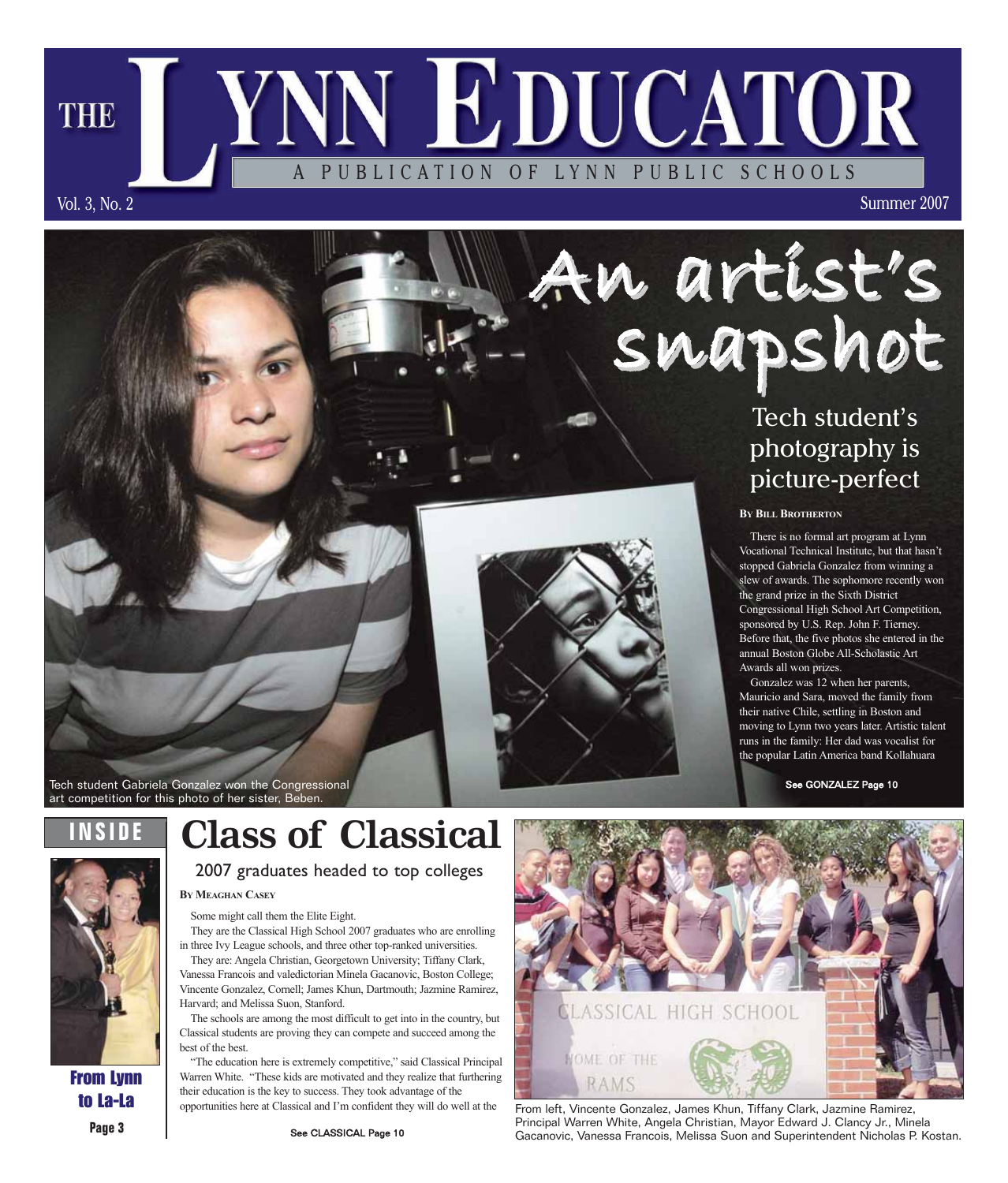#### **YNN EDUCATOR**

City of Lynn Edward J. Clancy Jr., Mayor

#### Lynn School Committee

Mayor Edward J. Clancy Jr. Chairman Patricia Capano Vice Chair Daniel F. Cahill Donna M. Coppola Arthur C. Fiste John M. Ford Jr. Jeffrey T. Newhall

> Published by: Lynn Public Schools Nicholas P. Kostan Superintendent

Dr. Catherine Latham Deputy Superintendent

Dr. Jaye Warry Deputy Superintendent

#### Submit story ideas to:

Thomas P. Iarrobino Secretary to the School Committee 90 Commercial St. Lynn, MA 01905 Tel: (781) 477-7220 x157 Fax: (781) 477-7487 iarrobinot@lynnschools.org

Produced by:



GRANT COMMUNICATIONS CONSULTING GROUP Lynn, MA ◆ New York, NY (781) 598-8200 gccg@grantgroup.com



**Clancy Jr.**

S we conclude another<br>
successful school year, it is<br>
some of the noteworthy accomplishments successful school year, it is appropriate to look back on of our students and teachers over the past 10 months.

On the front page of this edition of *The Lynn Educator*, you will meet some students who have distinguished themselves through their academic and artistic pursuits – endeavors that have been acknowledged by some of the nation's most prestigious colleges and universities, as well as the U.S. Congress and a prominent regional art competition.

Everyone in Lynn should be proud of the eight Classical students who will be matriculating at Ivy League schools, as

well as Stanford, Georgetown and Boston College. They truly are the best of the best of the Class of 2007.

We also applaud the creative talents of a young woman from Lynn Tech whose photography was judged to be the best in the Sixth Congressional District, and which earned an impressive five awards in the Boston Globe Scholastic Art Competition.

It would be remiss to not also recognize the critical role that these students' teachers and parents have played in their success. They, too, should share the spotlight.

It is certainly heartening to see the great pride with which a Classical alumna speaks of her alma mater and her city, even while living amongst some of the biggest names in the entertainment industry –

including her Academy Award-winning husband.

This edition also contains stories about three principals at various stages in their career – one who is retiring after four decades of service, another whose efforts have been honored by Salem State College, and a third who is a veteran educator completing just her second year as a principal. We thank them for their leadership.

As our students and teachers take a welldeserved break for the next few months, we wish them and everyone a safe and restful summer.

*Edward J. "Chip" Clancy Jr. is mayor of Lynn.*

## 2007 graduates are prepared to make their mark



**Nicholas P. Kostan**

Congratulations to the Class of 2007. Our graduating seniors have distinguished themselves by the numbers who are moving on to continue their education at some of the finest colleges and universities in the nation. Once again, Lynn Public Schools students have been extremely successful in gaining admission into America's top schools.

Lynn seniors will be attending community colleges, state colleges and universities, as well as highly selective institutions such as Harvard, Dartmouth, Cornell, Stanford, Georgetown and Boston College. It is our hope that our graduates will move on to

become leaders in medicine, law, education, and government and will serve as role models and mentors for younger brothers, sisters, and the community in general.

Graduating seniors owe a debt of gratitude to their teachers, coaches, and especially their parents who have sacrificed so much to ensure their success throughout their K-12 careers. You, as graduates, have the knowledge, the training, and the support of all who have been associated with your success to this point. It is now time for you to make your mark in the world.

Just remember to never forget where you

came from or your roots in this community. We look forward to your giving back to your school, your city and your country. As Mr. Paul Buccheri, a retiring teacher at Lynn Vocational Technical Institute, said in his remarks at the LVTI graduation exercises, "Education is a roadmap. If you don't have this map you are lost. If you have it, you can go anywhere."

Best of luck and continued success to all of our graduating seniors.

*Nicholas P. Kostan is superintendent of schools.*

## Ford students to come early, stay late, learn more

**BY BILL BROTHERTON**

Students at the Robert L. Ford School will spend more time in the classroom this fall if a state grant to extend the school day is approved as expected.

"We are waiting to hear with anticipation," said vice principal Barbara Kelly, referring to the Mass. Department of Education 2020 grant.

Currently, students are in class from 7:45 a.m. to 1:45 p.m. The funding would allow Ford's staff to teach from 7:15 a.m. to 2:45 p.m.

"Plus, it will add lots of enrichment and provide for new materials. It means we will be able to improve the wonderful things we do now and add things we have not had the time to do," said Kelly. Staff development and more resources are part of the equation as well.

Teachers are on board, as are Superintendent Nicholas Kostan, his administration, the School Committee and the teachers union.

Ford has really turned things around in the 15 years Dr. Claire Crane has been principal. It's become a model of how the community-school concept should work, thanks to a committed staff, involved parents and community partners.

Being a vibrant community school is the main focus at



Jenn McCarthy's sixth-graders, from front to back, Chris Zaccagnini, Jonathan Crosby, and Nicholas Medeiros.

Ford. Parents are incredibly involved with their children's education, and night classes for parents at the school have been an overwhelming success. Crane has added services for parents, students and staff every year. Partnerships have been formed with Salem State College, North Shore

Community College, Gordon College and corporate sponsors such as General Electric.

What was once a troubled school has become, through determination and hard work, one of the city's best.

"We started this process a long time ago," said Crane. She references the Saltonstall School in Salem, which went year-round earlier this decade. Crane was to be interim principal there for a year to learn all she could and bring that knowledge and experience to the Ford. That didn't happen.

Still, she and others persisted. About 18 months ago, Crane sought funding through the School Committee to extend the school day, but the money wasn't there. Now, state funding is likely and the Ford staff is optimistic the grant will be approved.

Perhaps the most exciting program at Ford has been the NASA Explorer School. Ford is the only school in the Northeast that will have a live feed from the International Space Station, which its students will be able to watch thanks to North Shore Community College and Digital Learning Network video equipment.

Crane, Kelly and three teachers went to Houston for orientation and one week of training at NASA's Johnson Space Center.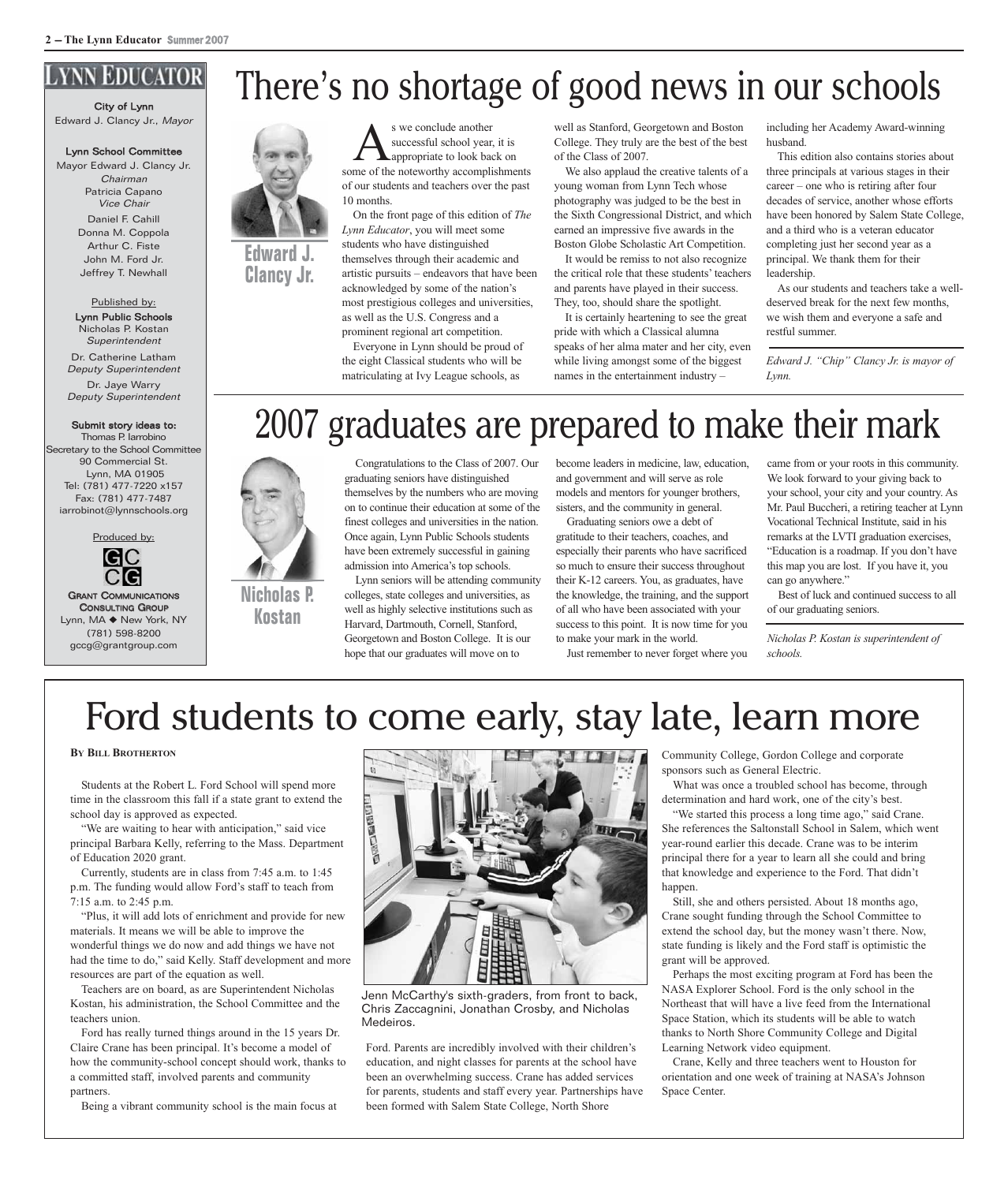

Breed students hold up photos of Miep Gies and copies of The Diary of Anne Frank with teacher Aili Knight, back row, center.

## Living history at Breed

#### Anne Frank savior drops students a line

#### **BY SUSAN BYRNE**

After reading the play and watching the film, *The Diary of Anne Frank*, Breed Middle School teacher Aili Knight's eighth-grade English classes became intrigued.

"The kids were just amazed by the people who helped the Frank family," said Knight. "The students were very touched by Miep Gies, the woman who helped hide the Frank family. They asked if they could write letters of thanks to her."

Although Knight has been teaching in Lynn for five years, this is her first year at Breed. What began as required reading soon became an exciting project for Knight and the eighth-graders. Knight actually found Gies' address and students wrote letters to the 98-year-old woman, asking questions and hoping for a response, knowing that she probably received thousands of letters each year. It was also good practice on how to write proper letters, which the students had just learned.

About 20 students wrote letters to Gies in February. Since it had been her birthday, they also included pictures and birthday cards. Knight remembers the students said they didn't think they were going to receive a response and then two days later, Gies' letter arrived.

"They were extremely excited and wanted to go home and tell their families, too," Knight said. Gies sent a letter and picture and answered many of the students' questions. She even specifically addressed some students by name.

Knight was elated as well. "The kids were so excited that they decided to write a letter to the editor of the Lynn Item to talk about the positive things they had done, and the newspaper published it. We have a program at school, which encourages the students to accentuate the positives. We have posters throughout the school which read Find the Good in your Hood."

Overall, the experience was positive for the entire school. "It brought the story to life and made it more meaningful. Also, having their questions answered made it powerful and interactive with a part of history," Knight said.

## From Lynn to La-La **1990 Classical grad Nash-Whittaker hasn't forgotten her roots**

**BY MEAGHAN CASEY**

In her 1990 Lynn Classical yearbook, Keisha Nash-Whitaker listed as her ambition, "To be successful and live the lifestyles of the rich and famous."

ALUMNI PROFILE

Mission accomplished.

The actress, model and entrepreneur – and wife of Academy Award winner Forest Whitaker – was born and raised in Lynn and attended Connery Elementary, Breed Middle and Classical High schools. Whitaker's parents, Jeffrey and Laurie, as well as her younger brother, Jeffrey, are all graduates of Classical. She and her family moved to Georgia when she was in seventh grade, but returned during her junior year of high school.

"I loved my junior year, falling back in line with my friends," said Whitaker. "I cultivated some great lifelong

friendships, and I still stay in touch with a lot of those people."

At Classical, Whitaker was a member of the Yearbook Committee, African-American Club and she played Powder Puff football. She was chosen junior prom queen and voted "Best Dressed" as a senior.

"She was just a lovely girl," said Classical Principal Warren White, who was vice principal when Whitaker was at Classical "The fact that Keisha still keeps in close contact with her classmates speaks volumes about the sense of family here."

After high school, Whitaker took a semester off before enrolling at Endicott College to study broadcast journalism. She signed with Maggie Inc., a Boston-based talent agency, and began modeling for local companies such as

Filene's. Hoping to pursue modeling on a larger scale, she attended an open call in New York, but Ford Models Inc. turned her away.

"They told me I'd never be a Ford model, because I wasn't tall enough," said Whitaker. "Six or eight months later, Maggie felt

I had what it

took and sent me back to Ford. I remember going there on a Friday and I was so nervous, until the agent asked me 'Can you move here on Monday?"

One year later, Whitaker was named the Ford Supermodel of the U.S.

That sequence of events made a lasting impression on Whitaker.

"Don't ever give up," she said. "When something's supposed to be, it will be, in the time that it's supposed to be."

Whitaker has had a successful career at Ford, one of the world's largest, most prestigious and successful modeling agencies. A high point for Whitaker was her part as the first African-American female model for Tommy Hilfiger.

"I remember seeing that billboard and thinking, 'Wow, life is full of endless possibilities,'" she said.

Whitaker met



her husband, an

award-winning actor, producer and director, in September of 1994. The couple met in Boston, where he was filming the movie "Blown Away."

"I went over to the set with a friend of mine, and the casting director saw me and wanted me to play one of the roles," said Whitaker. "I panicked. I had no acting experience at the time, but it was amazing. One of the producers introduced me to Forest and after that we became friends and started dating."

The couple got engaged in February of 1996, a month after Keisha moved to New York. They married in May of that year in Montego Bay, Jamaica.

Devoted parents, the Whitakers are raising four children – Ocean Alexander, Sonnet Noel, True Isabella Summer, and Autumn. They make their permanent home in the Hollywood Hills section of Los Angeles.

"My children are number one, they're so important to me," said Keisha. "We're blessed in so many ways, but in other ways, we're still just a normal family. The kids will call Forest, no matter what he's doing or who he's with, just to tell him about their day."

In the past year, her husband has won several major awards, including an Oscar and a Golden Globe for his performance as Ugandan dictator Idi Amin in the 2006 film "The Last King of Scotland."

In addition to her modeling and acting work, Keisha has been writing for "Boston Common" magazine and working as a correspondent for the television show "Extra." She is also launching her own cosmetics line, Kissable Couture, in September.

Keisha Nash-Whitaker, celebrating with her husband, Forest Whitaker, after he won the Academy Award for Best Actor, and in her 1990 Classical yearbook photo, right.

PHOTO: GREGG DEGUIRE / WIREIMAGE.COM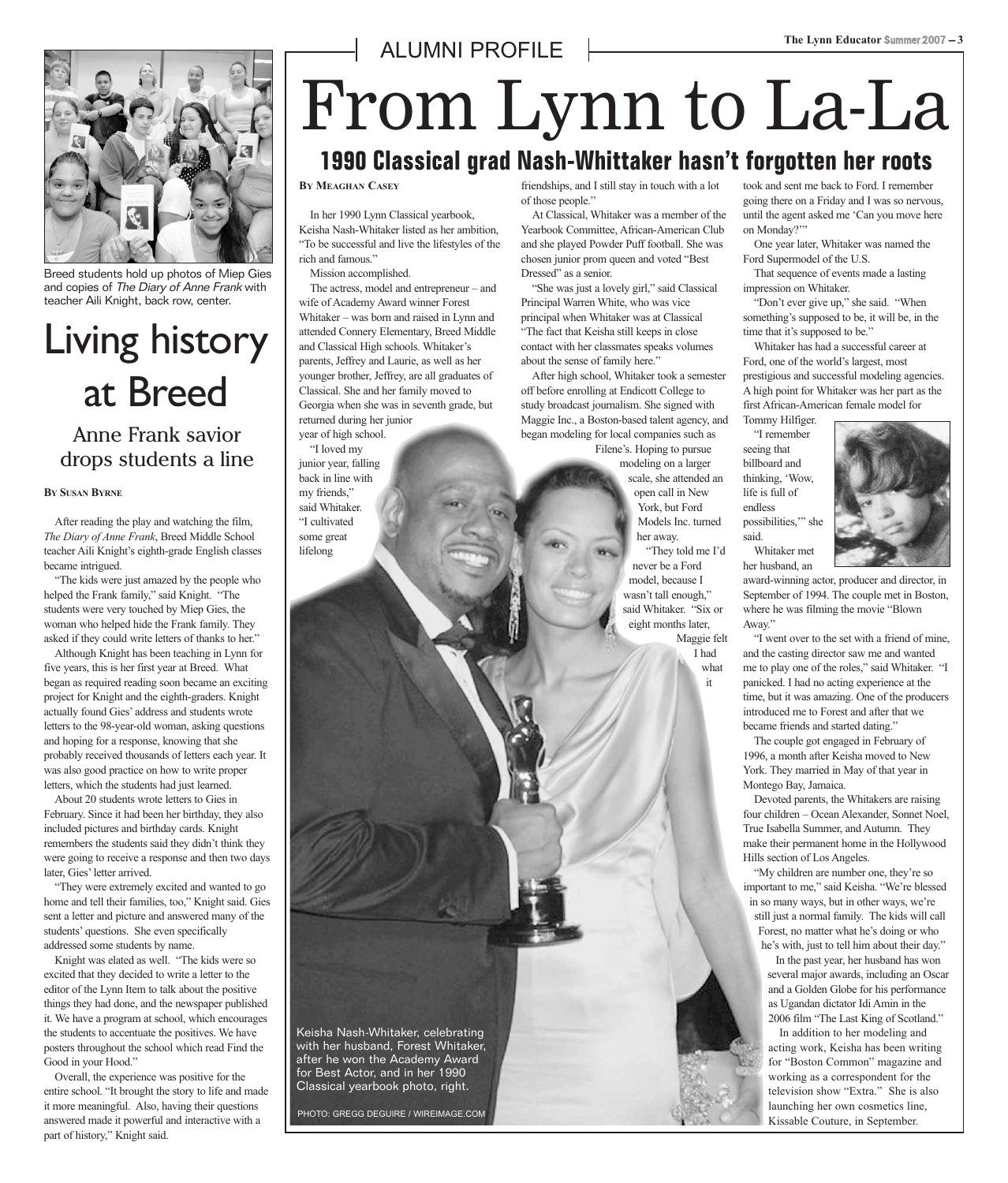## It all adds up for Hood families

#### **BY MEAGHAN CASEY**

While the idea of parents and students eagerly lining up to participate in math activities in the evening may seem far-fetched, the scene played out at the Hood School's third annual Math Night.

The event, coordinated by curriculum instruction teacher Heather Angus, was designed to represent each of the five mathematics strands and to connect parents and students with classroom learning.

"Everyone fully enjoyed the time spent with their family," said Principal Paula Akiba. "The children were very excited with the models and other activities that they were able to take home."

Each classroom teacher prepared a math activity for parents and students to share and the standard being taught was posted with each activity. Families learned how math is integrated in everyday life, and how household items can help make learning fun.

The event also featured a raffle of baskets that the teachers put together. Proceeds are used to replenish the field trip fund, which lowers the cost of trips for each student.



Student Zachary Ekey-Caron makes a design with tiles at Hood Family Math Night with his father, Sean.



Lynn Tech culinary arts professor Steven Lopez instructs MAST student Peron Chear, left, and Jeron Reddick.

## Students MASTer vocational skills

#### **BY BILL BROTHERTON**

Four afternoons each week, students from Lynn's alternative high school –

MAST (Multi-Agency Student Transition) – make the short trip from Munroe Street to Lynn Vocational Technical Institute.

From 3-5 p.m., they learn the basics of metal fabrication, culinary arts, or machine and tool technology, thanks to a Department of Youth Services Vocational and Employable

Pilot Program grant. "It's set up to handle as many as 15 students," said Bill Newell, MAST program director. "So far, it's paying off pretty well. It's an important thing, to put a bridge out there for these kids so they can transition back to their regular high school. These classes are from 3-5, so it keeps kids off the streets where they might get into trouble. More importantly, they learn a skill that will help them throughout their life."

Dr. Brian Coughlin, Lynn Tech director, calls the partnership "very successful. The kids have done an outstanding job, and they seem to enjoy these hands-on courses, especially after a full day of classroom learning."

Coughlin has particular praise for the culinary arts participants. About 90 minutes before an April fundraising event in the Tiger's Den in Tech's Marshall's Wharf annex, a glitch meant the caterer would be unable to provide food on time. More than 100 guests, including the mayor and superintendent of schools, were expected.

Steve Lopez, culinary arts instructor, told Coughlin not to worry. He had everything under control. "Those kids stepped up, especially the MAST kids," Coughlin said. "They put together a spread in short order that was out of this world. None of the attendees suspected that just 90 minutes earlier we were

So far, it's paying off pretty well. It's an important thing, to put a bridge out there for these (disadvantaged) kids so they can transition back to their regular high school. These classes are from 3-5, so it keeps kids off the streets where they might get into trouble. 14<br>We "

> **Bill Newhall** MAST program director

up against it."

The MAST students also helped cater Classical High's awards banquet and drew compliments for their professionalism.

John Bates, project director at the Department of Youth Services in Lynn, and Newell designed this program. Lopez teaches culinary arts, Joe Fountain teaches metal fabrication and Tim Roche supervises the metal shop. MAST math teacher Peg Aylward and English teacher Erin Doherty monitor attendance and tie in the vocational classes with their daily classwork.

"For now, this is a one-year program," said Newell. "But I hope it can continue. The kids are doing some nice things."

Coughlin lauded the partnership, adding it's important that the MAST students have a work-based program that allows them to work with their hands. "We are hopeful that this will be continued. When you weigh it against the alternatives, such as these kids not graduating from high school or not passing MCAS, the cost is minimal," he said.

"Dr. Coughlin has been very good to us," said Newell. "There are many, many great things happening in the Lynn schools. This is one of the best."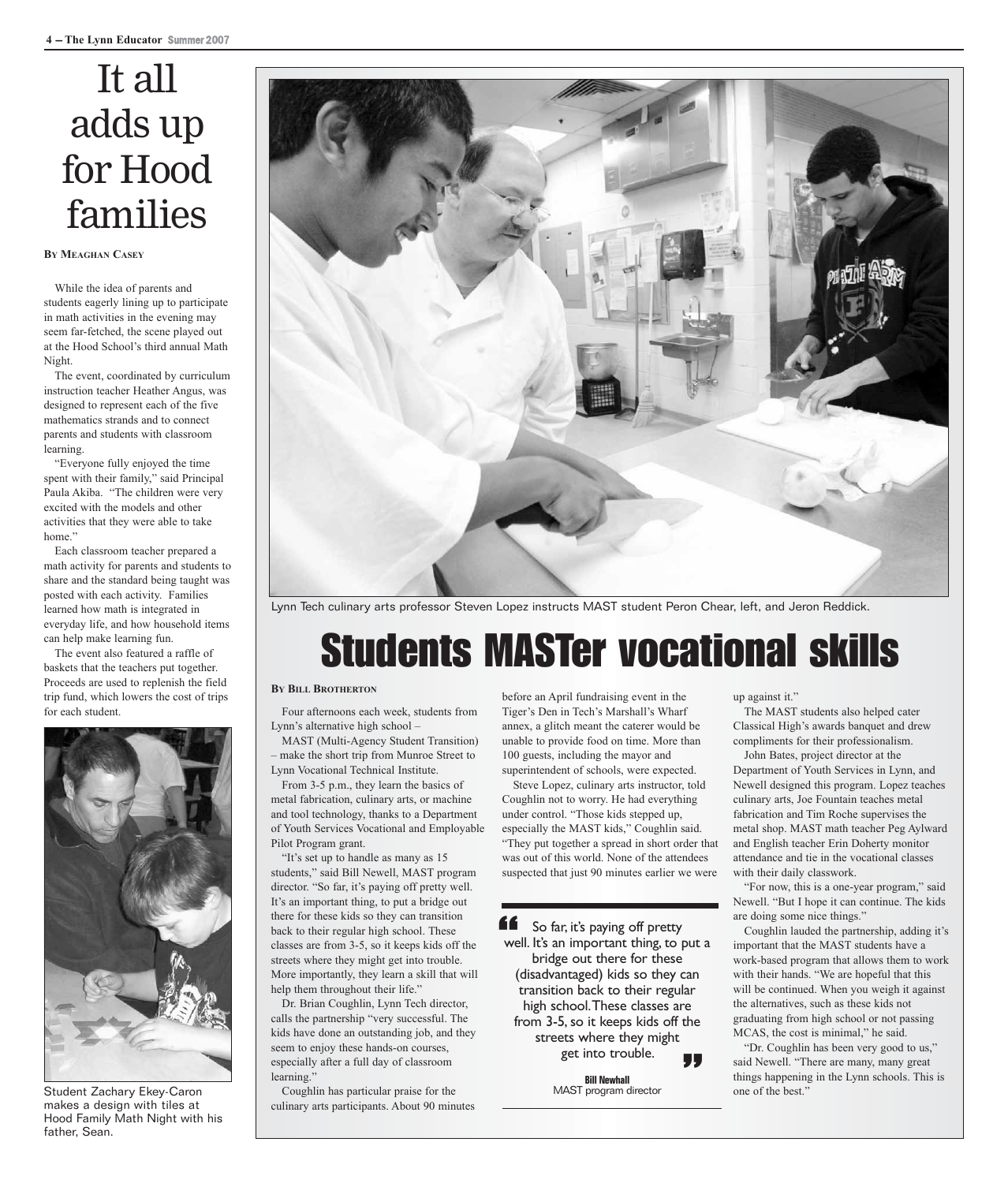## Dilligent educator is outstanding

## Tracy principal receives award from Salem State College

#### **BY SUSAN BYRNE**

The students, teachers and parents at the Tracy School are well aware that Principal Dr. Mary E. Dill is an outstanding educator. Salem State College agrees.

Dill was one of six area educators honored by Salem State with its Outstanding Educator Award, presented annually to SSC alumni who are in the field of education.

Dill received her bachelor's degree in business education in 1981 and her master's degree in education in 1994, both from Salem State. She earned her doctorate in child, youth and family studies from Nova Southeastern University in 2002. In 1998, Dill completed graduate courses from Salem State for certification as an elementary school principal.

When Dill was contacted and told she had been selected to receive the award, she was very

appreciative. At the ceremony, she

received a crystal apple along with an award certificate. "It was a great honor," she said. "I was very surprised and thrilled. A lot of people I know were involved. Mayor (Edward) Clancy wrote a recommendation for me."

After teaching at St. Mary's High School for five years, Dill has worked in the Lynn Public Schools since 1993. Prior to being named principal at Tracy School, she worked as a teacher and instructional facilitator.

Dill would rather talk about the good work going on at Tracy than her award. In a study done by the University of Massachusetts' Donahue Institute in partnership with the Massachusetts Office of Educational Quality and Accountability, the Tracy School was named as an "A" achieving school.

The study looked at 10 cities and sought to determine the factors at play in successful urban schools. "We were highlighted as an urban school that uses a team approach to successfully influence student achievement," Dill said.

An important part of the success at the Tracy School is the use of the leadership team comprised of Dill and other faculty specialists. The team analyzes student assessment data and translates it into results that are helpful to teachers, allowing them to customize instruction to better meet the needs of their students.

The Tracy School has made Adequate Yearly Progress based on MCAS scores for four consecutive years. "As a principal, I believe an effective instructional leader does not work in isolation, but must have the support and strong commitment of key personnel to have a successful team," Dill said. "Dedicated teachers are essential for nurturing, educating and challenging students as well as for continued school improvement."

Tracy School principal Dr. Mary Dill with kindergarten students.



Marshall Middle School teacher Dan McClorey with student Tatiana Landingham.

## Honor was in store for Marshall teacher

#### **BY SUSAN BYRNE**

Dan McClorey, a sixth-grade science teacher at Thurgood Marshall Middle School, was awarded a Wal-Mart Teacher of the Year Award. McClorey was one of 49 Massachusetts teachers honored among the 4,000 that were recognized nationwide on May 8 – National Teacher's Day.

"I was very excited and happy to receive the award, but humbled because there are so many worthwhile teachers that are deserving, teaching in this area and right here at Marshall," said McClorey, who has been teaching for 34 years.

The award was presented at a ceremony in the library at Marshall with about 80 students,

teachers and Superintendent of Schools Nick Kostan in attendance.

Marshall Principal Anita Rassias said McClorey is "a wonderful teacher (who) gets so involved with the students and their activities."

In addition to teaching earth science, life science and physics, McClorey coaches the cross country and track teams at Marshall. Prior to coming to Marshall eight years ago, McClorey spent 26 years in special education.

"My philosophy is if you have a good relationship with the kids, than learning is an extension of that," he said. "I always tell the kids not to give up on themselves. If you fall down, just pick yourself up. In general, the learning environment at Marshall is very

productive for the students."

As part of the Teacher of the Year program, each Wal-Mart location selected a local teacher winner from nominations submitted at the stores. "As they grow up, children always remember the teachers who challenged them and encouraged learning," said Ray Bracy, senior vice-president of Wal-Mart Corporate Affairs. "Wal-Mart is proud to recognize these 4,000 educators who are positively impacting our nation's students."

The winning teachers each received a \$1,000 grant for his or her school, a \$100 gift certificate to buy classroom supplies, a Teacher of the Year polo shirt and a personalized certificate.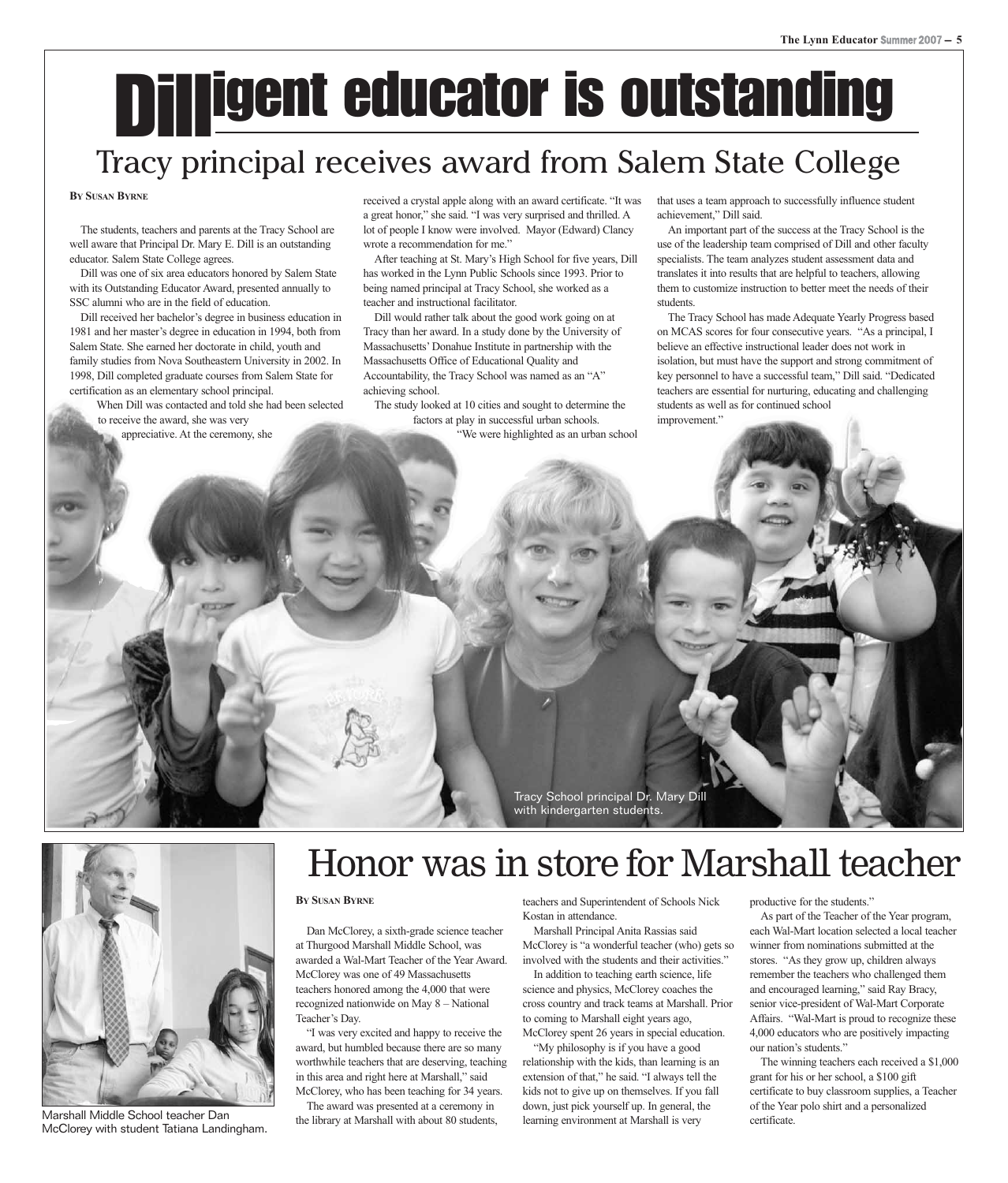#### **BY MEAGHAN CASEY**

Honored for technical excellence, seven Lynn English High School graduates accepted their diplomas this spring, equipped with the skills and the desire to become leaders – both in the business world and the community.

The students chosen for living up to the seven ideals of the National Technical Honor Society (NTHS) were: Shakib Ahmed, honesty; David Patrick Bransfield, citizenship; Gerald Owen Duffy Jr., scholarship; George C. Ma, skill; Deborah Ann Santos, responsibility; Jamie Stevens, leadership; and Lisa Wood, service.

Ahmed will major in computer science at the University of Massachusetts at Amherst. Bransfield will major in hospitality management at the University of New Hampshire. Duffy will enroll at Merrimack College and study sports medicine. Ma will attend Norwich University, where he plans to study mechanical engineering. Santos will play softball and study English at UMass Lowell. Stevens will enroll at Endicott College. Wood will attend UMass Amherst and pursue a chemistry degree, hoping to one day become a teacher.

To show appreciation to the seven deserving students, English High funded their lifetime memberships in the NTHS and honored them at a luncheon at the Porthole Restaurant after the candlelit ceremony. The students took the NTHS pledge "to maintain the highest standard of personal conduct, strive for excellence in all aspects of my education … and endeavor to uphold my obligations as a citizen of my community and my country."

In addition to the seven seniors, one junior, Virginia Liria, was chosen to be an usher at the ceremony.

The goal of the NTHS is to recognize America's top workforce education students and to give them job opportunities. English High students learn computer networking skills in Cisco Academy and design skills in the Computer Assisted Design (CAD) program.

Charles DeLuccia, the CAD coordinator, and Donna Akerley, the Cisco Academy coordinator, are the two advisors for the English High chapter of NTHS.

"They have made Lynn English High School not only competitive, but advanced beyond all other schools in Lynn and the surrounding communities," said Vice Principal Donna Hegan. "With a love and natural ability for computers, and a deep commitment to our students, Mrs. Akerley spends endless hours beyond the typical school day. As for Mr. DeLuccia, he is equally responsible for our technological excellence here at LEHS, due in great part to his intellectual curiosity and thirst for new, revolutionary approaches to learning."

"The biotech industry has a critical need for workers, particularly in manufacturing," said Olson. "Being involved with the chamber, we're always looking for workforce development opportunities. The biotech field is huge right now, especially in some of the surrounding cites like Cambridge. It's important for Lynn kids to look to the future and seize those opportunities."

> Akerley formerly taught a computer science course, and DeLuccia began as a shop teacher. As computer technology advanced, they both seized the opportunity and took workshops and seminars that gave birth to the curriculum currently in place at the school.

"We're hoping that if this works as a pilot program, we can expand it and institute it at Lynn Tech and Classical as well," said Connick.

> "This is an opportunity to honor three or four years of technical community service, in this school and outside," said Akerley, who frequently sends students to help community organizations.

The students have set up computer networks at agencies such as the Boys and Girls Club and have helped design emergency management plans for several schools and organizations.

## Students honored for technical excellence

## Technology — in plain English



#### **BY MEAGHAN CASEY**

From manufacturing to research, the \$410 billion biotechnology industry has mushroomed since 1992, creating an everincreasing quantity of jobs, products and medical breakthroughs.

Whether it's developing and producing life-saving medicines to treat cancer, Alzheimer's, AIDS and other debilitating diseases or using DNA fingerprinting to improve criminal investigation and forensic medicine, biotechnicians are the pioneers in a new generation of scientists.

In Lynn, students are right on track to join them.

Starting in the fall, students at Lynn English High School will have the opportunity to enroll in a biotechnology course, developed by English High teachers and Debra Bedell, faculty member at North Shore Community College (NSCC). The pilot course will be offered to seniors

who have completed a prerequisite of biology and chemistry. It will combine hands-on lab work with seminars designed to provide theory and background for techniques and applications basic to the biotechnology industry.

Biotechnology combines disciplines such as genetics, molecular biology, biochemistry, embryology and cell biology, which are in turn linked to practical disciplines such as chemical engineering, DNA research, information technology and even robotics.

"There's quite a demand right now for biotechnicians," said English High science chair James Connick. "In offering this course, we'll hopefully be sparking an interest among the students and setting them up for future career paths."

The idea to implement the course came from John Olson, president of the Lynn Area Chamber of Commerce. Olson has been active in seeking out donations in equipment and funding from area biotech companies. He also hopes to establish internships and externships for students and teachers.

To set up the curriculum, English High science teachers Joan O'Connor, Maura Walsh and Bill McHugh have met weekly





ght, Lynn English student Katherine Perez works on a piect in the lab.

with Bedell, who has been able to share with them the foundation of the NSCC biotechnology program. Twenty students are expected to enroll in the course in the fall.

The school is currently in the process of developing an articulation agreement, which will enable students to gain four college credits from NSCC if they complete the course.

"They can then go on and use those credits to get an associate's degree at North Shore Community College, and then even earn their bachelor's degree at a four-year college," said Connick. "At the high school level, it's wonderful for them to get this kind of introduction."



Above, Lynn English student Erin Hart works in the lab. Right, English High science teacher Joan O'Connor works with students Erin Hart, left, and Lauren Walsh. Below, student Stephen Haberek works on a project during class.



Lynn English students who were inducted into the National Technical Honor Society include, from left, Jamie Stevens, David Bransfield, George Ma, Deborah Santos, Lisa Wood, Gerald Owen Duffy Jr. and Shakib Ahmed.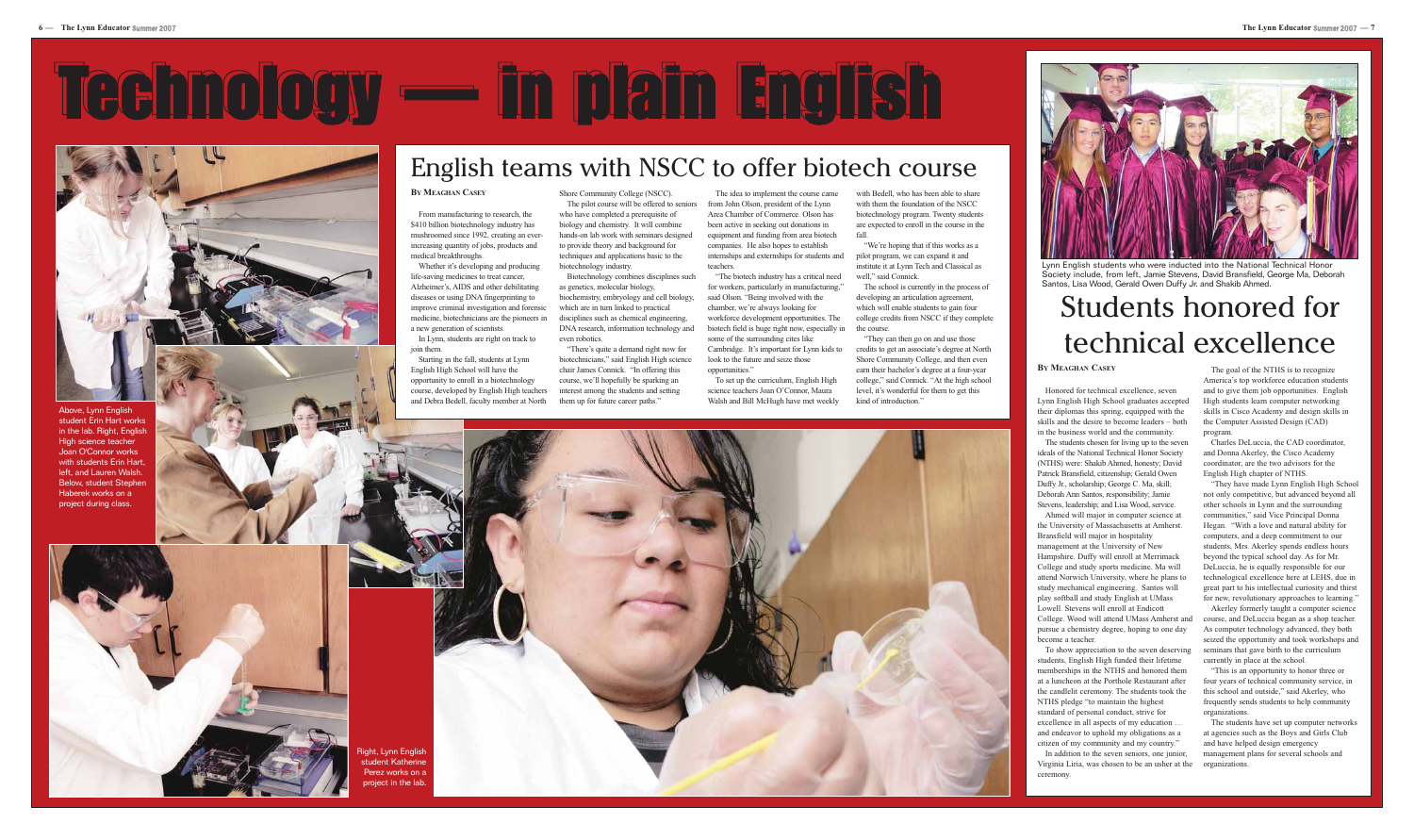## **Paper chase** leads illustrator to Shoemaker

#### **BY MEAGHAN CASEY**

In a world where bits of paper are transformed into beautiful images, paper relief and mixed media artist Giles Laroche surprises his audiences with his unique ability to create birds, landscapes, bridges, ships and lighthouses out of such simple material.

Using elaborate collages involving many stages of drawing, cutting, painting and gluing to form paper sculptures and illustrations, Laroche's technique is distinctive, and the outcome is unmatched.

"His illustrations are just unbelievable – paper on top of paper," said Shoemaker School library teacher Barbara Camann.

Laroche, who has illustrated a series of children's books with his awe-inspiring paper-cut art, visited Shoemaker classrooms this spring. He held a three-day workshop for students in grades K-5. Each classroom worked with Laroche to learn simple paper-cutting techniques, and each child created his or her own masterpiece.

First-graders learned to make cars and fish; grade 2 students created houses; grade 3 worked on castles; grade 4 sculpted bridges; and grade 5 assembled human faces. The works were displayed throughout the school.

Laroche, a Salem resident, attended Montserrat College of Art in Beverly, where he later worked for 12 years in the children's art department. He now conducts workshops as an artist-in-residence in schools throughout the Northeast. The visit was arranged by Camann and funded by the

Shoemaker PTO as part of Literacy Week.

"We always invite an author or illustrator at that time, and we've been lucky to have such talent," said Camann. "It really makes an impact on the kids."



students during his three-day workshop at the school. At left, students Patrick Donnelly, left, and Favian Contreras, point out some of the artwork they

## Beautiful music: Breed students enjoy Symphony visit

#### **BY MEAGHAN CASEY**

The melodic sounds of the French horn and violin filled the walls of Breed Middle School this spring, transporting students to a place far removed from the everyday world of iPods and music videos.

Through a partnership with the district's fine arts department and the North Shore's 35-piece orchestra Symphony by the Sea, Breed students were introduced to the world of baroque and classical music.

Founded 26 years ago, Symphony by the Sea is an all-professional orchestra that performs pieces from Bach to Bernstein. The group plays regularly in Marblehead, Byfield, Newbury and Salem, as well as throughout the North Shore for family and school concerts. The orchestra is committed to introducing young people to classical music and enriching their cultural lives through its in-school presentations and concerts.

This was the third year that Symphony by the Sea musicians visited Breed. In a crosscurriculum unit, musicians sat in on music classes on June 4 and English classes on June 7, performing and talking candidly with the students. Lyle Davidson of the New England Conservatory also gave a lecture to students about music in education. To cap off the program, the orchestra performed a concert in Breed's lecture hall.

World History teacher Jessica Miles, English

teacher Kim Skeadas, and music teacher Sheldon with Symphony by the Sea for 20 years. Lee were active in collaborating with Symphony by the Sea's Ellen Levine to design lesson plans that connected the Symphony to their content.

"We want children to think that school can be fun, because they can learn something enjoyable like music," said Levine, who has performed



Breed students take note as Symphony by the Sea musicians Ellen Levine, left, and Vanessa Gardner and Breed music teacher Sheldon Lee perform.

"Music has that ability to transport you to a marvelous and peaceful place," said Lee. "It was wonderful for students to experience music's power to relax and comfort you."

In addition to connecting with the senses, teachers hoped that students would connect with the material they were learning. Miles' goal was that the Symphony's visits, focusing on music composed by Wolfgang Amadeus Mozart and Franz Joseph Haydn, would provide students with a better understanding of European culture during the Age of Enlightenment.

Skeadas' objective was to incorporate musical themes and composers into her drama curriculum. Students were asked to write scripts based on what they learned about Haydn, Mozart and the opera, "The Marriage of Figaro."

The Symphony by the Sea visit is an outstanding example of the fine arts department's Connections program — an ongoing collaborative program in which music, art and classroom teachers use music and art to enhance and support existing classroom curriculum.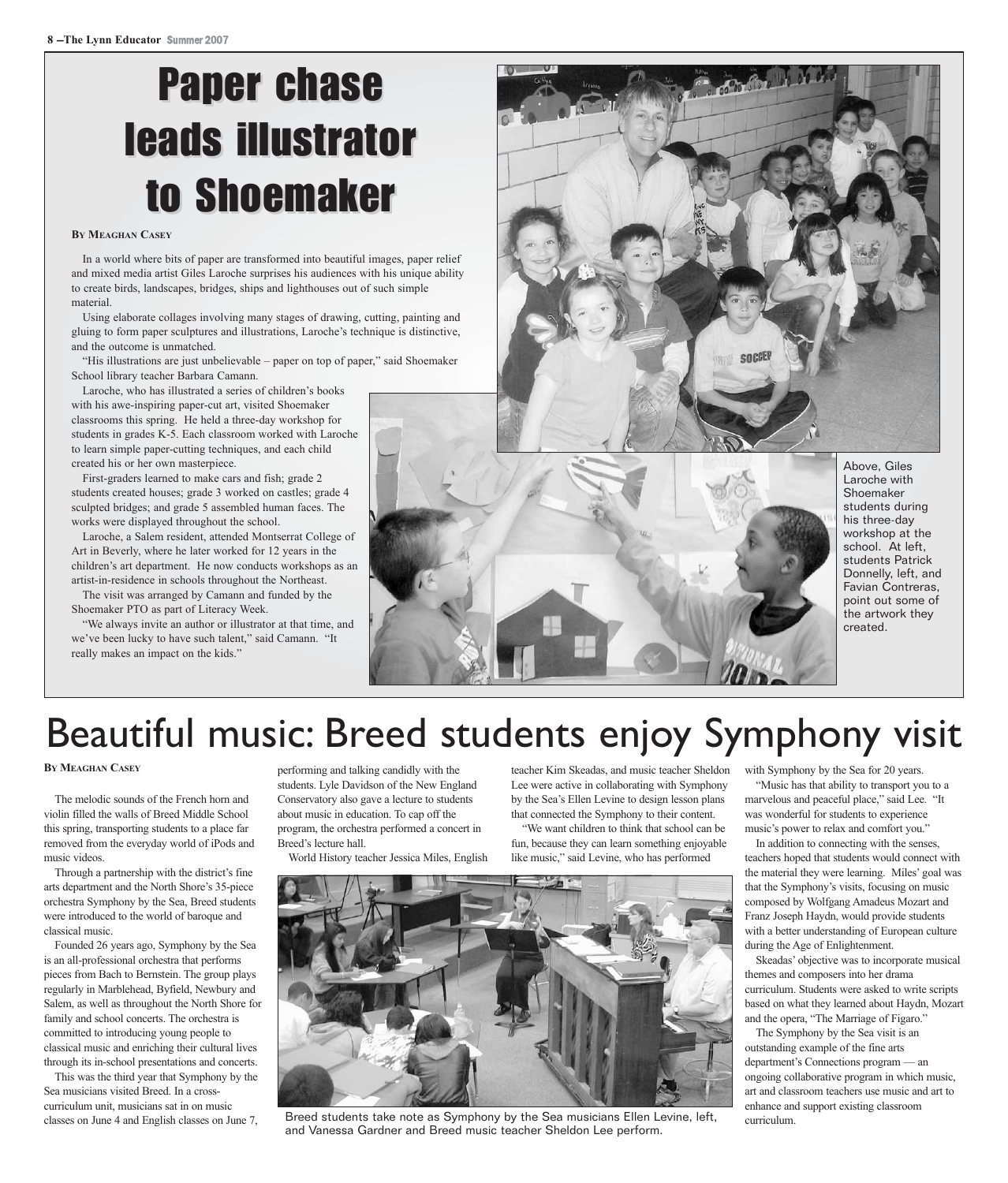## PRINCIPALS OF SUCCESS

### **BY BILL BROTHERTON** Spirito retiring after four decades in education

After 40 years of enriching the lives of Lynn students, Vincent Spirito is calling it a career. Spirito, 62, is retiring as principal of Lynn Woods **School** 

"It's a good way to end my victory lap after 40 years of service," said Spirito, relaxing in his cramped office. "The last few years here have been very rewarding."

Spirito said his family has been very supportive through the years and he looks forward to spending more time with his wife of 39 years, Pauline, and their children, Stacey and Todd, and grandson Joshua. "Another grandchild is due any day now. We're so blessed," he said.

A career in public education came naturally to Spirito. It's in his blood. His father, Anthony, was a revered teacher at Lynn's Harrington, Aborn and Hood schools. He also had an aunt who was a teacher.

A lifelong Lynner and 1961 English High graduate, Spirito grew up on Collins Street and spent much of his younger days snacking at Laubner's Bakery and playing ball at Memorial



Lynn Woods School retiring principal Vin Spirito chats students Sean Hemingway and Emma Trahant.

Park. He worked as a sixth-grade teacher at the Harrington School, a job he loved, for nine years. After earning a master's degree in administration at Boston State College, he became principal of the former Light Street School, a tiny space housed in the basement of the old St. Patrick's Church.

"Whenever there was a funeral or Mass we had to be very quiet,"

Spirito recalled, with a smile. He then served as Connery's

principal for 10 years, until Proposition 2½ necessitated the closing of schools and the laying off of teachers in 1980. Spirito returned to the classroom, teaching sixth grade at Ingalls. "It was difficult going back, after being a principal," he admitted, "but the kids were so great I loved it."

Spirito was first on the call-back

list for principals. When his father retired as Hood School principal, he was chosen to replace him, spending 10 years there. He then went back to Connery as principal for another 10 year stint. John Marks retired as Lynn Woods principal 3½ years ago and Superintendent Nick Kostan asked Spirito to fill the job.

"I live just down the street. My kids went here. My time here at Lynn

Woods has been great. The teachers are exceptional. The parents are great and supportive. It's not uncommon for teachers to call parents at night if their kids are having difficulties. Parents still walk their kids to school and meet them outside when school is done.

"It's like the way schools were in the '50s. We affectionately call this the Beaver Cleaver School," he added.

Spirito also made a point to applaud the efforts of Mae Deluca, his administrative assistant. "She's more like a vice principal. She's the one who gets things done," he said.

He also lauded the "leadership and support" of Kostan, a longtime friend and colleague: "Superintendent Kostan is on the cutting edge of education. He knows exactly what the schools need and is a great leader for the city of Lynn."

Spirito hopes to continue helping Lynn students as he is seeking one of two open seats on the Lynn School Committee. "The city of Lynn has been good to me. This is an opportunity to give back," he said.

Next fall, rather than tending to the day-to-day business of running a school, you might find Spirito fishing at Lonesome Lake in Maine, relaxing in Aruba, or playing with his grandchildren. He and Pauline hope to take that long-delayed cruise to Alaska, as well.

## New role has changed the life of Riley

#### **BY SUSAN BYRNE**

With 31 years in education, Patricia Riley brought a lot of experience to the position of principal at Connery Elementary School. In only her second year in the role, Riley oversees a school of 460 children from kindergarten through grade 5.

Prior to being named principal at Connery, Riley was a reading specialist at Ingalls Elementary School. She said she was ready to make the jump to principal when the opportunity arose.

"I felt I had the leadership skills and I had insight into how to make change happen," she said. "It's been a great two years. It has had its challenges, but the faculty is great and we work as a team and problem-solve. Overall, it is very rewarding."

While she was at Ingalls, Riley received a federal grant for the Reading First initiative. The idea behind the program is to get all students reading by the third grade. Assessments were given frequently and the data would be used to focus on specific areas during instruction.

One of the first things Riley wanted to do at Connery was to implement practices she had learned through the Reading First initiative. First, she helped form a partnership with the Bay State Reading Institute. The group came in and helped with staff development and teacher support. Last summer they gave a full training for the staff. Gradually, the teachers began to change how they focused on reading instruction. Small group reading and good reading practices were introduced.

Riley sees the new approach working, as evidenced by students' improvement on the DIBELS (Dynamic Indicators of Basic Early Literacy Skills) test. DIBELS is a timed oral test that teachers give to students throughout the year. Students read aloud to their teachers, who count how many words the students can read in a minute.

"Reading opens doors for kids. If we can get the kids reading, they'll be better equipped in all areas and will be successful," said Riley.

Even though Riley stresses the importance of reading, she is focused on other areas as well. Grades 3, 4 and 5 will departmentalize. This means the students will rotate among reading, math and science/social studies teachers. English language arts will be part of each area. "In this secondary model, teachers will have time to develop in-depth lessons and focus on lessons and objectives," said Riley.

Riley is always working on making kids feel safe and respectful at school. Each morning the students recite the Connery Pledge, along with the Pledge of Allegiance. Taken from A Leader's Guide, this pledge serves as a reminder for use of good common sense and is reinforced to the students often.



Principal Patricia Riley works with Carlos Flores.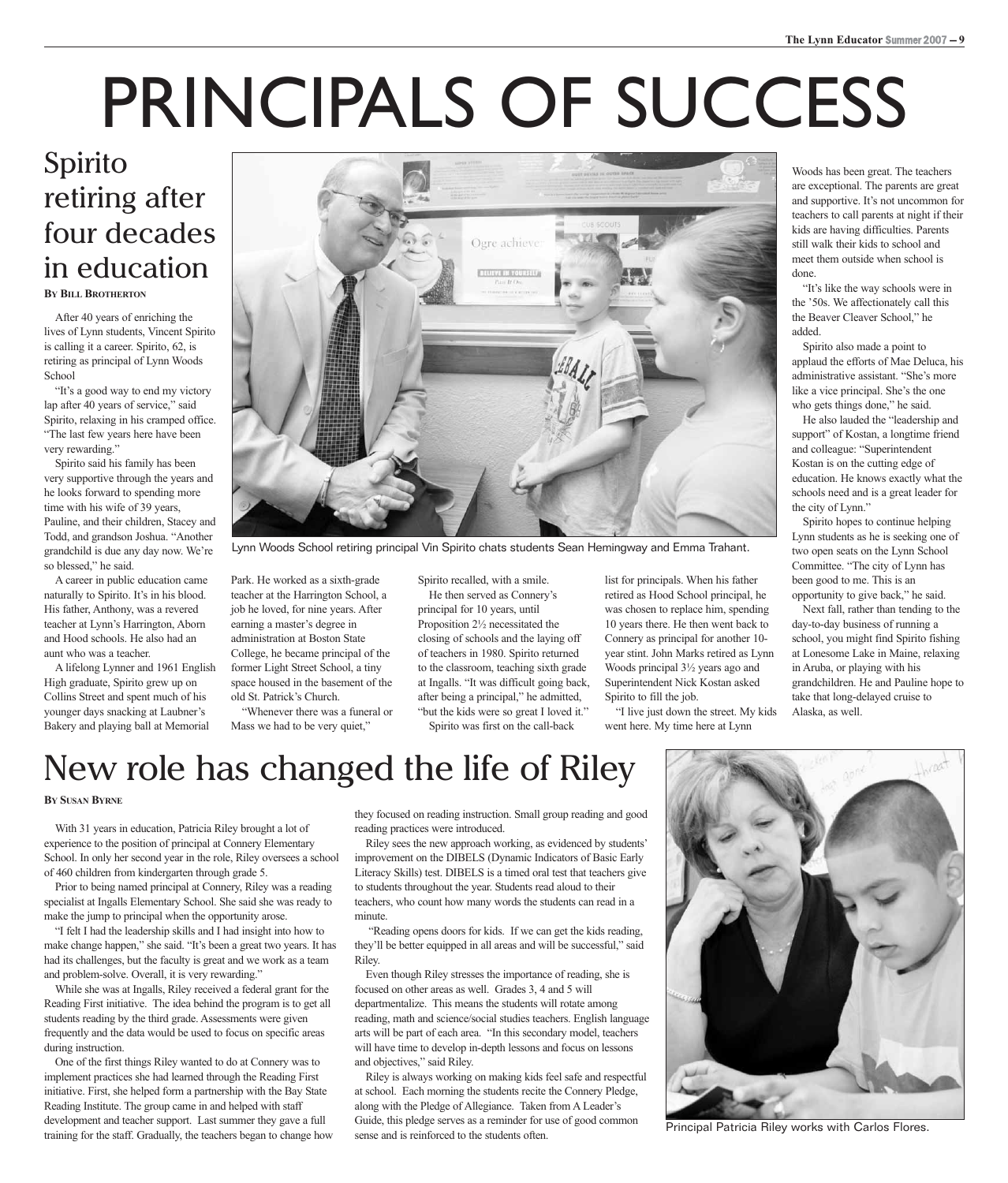## Classical graduates going to top colleges

#### CLASSICAL: from Page 1

#### next level."

"I'm really proud that our kids kept their eye on the prize and succeeded," said Classical Academic Dean Christine Lander. "Part of it is the diversity we have here. We have students from all walks of life, and they're all presented with the same opportunities to enroll in rigorous curriculum and get involved with volunteer activities. Some just see the opportunities and run with them. They appreciate the challenge and are thankful that someone is setting the bar high and celebrating their achievements."

#### **Angela Christian**

Christian, whose top choice was Georgetown, will join her fellow Hoyas in the fall. The university admitted less than 21 percent of its record 16,000 applicants to the class of 2011.

"It was the only school I wanted to go to," said Christian. "The campus is gorgeous, the location – right in  $D.C.$  – is amazing, and so are the academics and athletics."

Christian, who was born in Georgia, moved to Lynn at age 4. At Classical, she was involved in yearbook, softball and Volunteer Club, among other activities. She plans to major in international marketing.

#### **Tiffany Clark**

Clark is one of three Classical grads who will attend Boston College – long nicknamed the "Jesuit Ivy." For the class of 2011, BC received a record 28,800 applications and admitted 27 percent, making it the most selective class in the school's history.

"In my family, I'm the first person to go to such a competitive school," said Clark. "My mom is a single mom and I have two other siblings, but she always encouraged me to push myself and do what would be best. She's so proud. I've been lucky to have a lot of people who have supported me."

#### **Vanessa Francois**

Born in Beverly and raised in Lynn, Francois will also attend BC. At Classical, she played soccer, ran track and was a member of Amnesty International and the National Honor Society.

"I enjoyed the people here and the diversity," said Francois. "The academics are good and the teaching staff made me feel like I was pushed to do better."

#### **Minela Gacanovic**

Born in Bosnia and raised in Germany for eight years, Gacanovic moved to the U.S. at age 11. While the transition may have been difficult, it didn't stop her from rising to the top.

"It was tough at first, especially because I didn't even speak English," she said. "I'm the first generation in my family to even go to college, so this is all new to me."

Gacanovic plans to attend BC, but is also waiting to hear back from Yale, which placed her on the waiting list. She feels well prepared for both options.

"Classical prepared me more than enough for my future endeavors," she said. "I enrolled in as many honors and AP classes that could fit in my schedule. It's prepared me both mentally and socially."

The editor of the yearbook, a peer tutor and a member of the cheerleading squad, the Key Club, National Honor Society and the Volunteer Club, Gacanovic has made the most of her high school experience.

#### **Vincente Gonzalez**

Gonzalez, who applied to Cornell early decision, was

thrilled to receive his acceptance letter.

"My brother's there now, and when I visited I just fell in love with the school," he said. "It's a perfect fit. I knew that was where I wanted to be."

Cornell received a total of 30,383 applications for admission to the class of 2011 and admitted about 6,200 applicants for a 20.5 percent rate, down from 24.7 percent a year earlier.

Gonzalez, who received a score of 280 (the highest possible scaled score) on the MCAS English language arts 10th grade exam, credits his education at Classical in helping him achieve his dream.

"The teachers really prepared us for everything – MCAS, SATs, everything," said Gonzalez, who was also a member of Classical's tennis and winter track teams, as well as the citywide jazz percussion band.

#### **James Khun**

Khun, who was also accepted at BC, Brown and Bowdoin College, will make his new home at Dartmouth. The school accepted only 2,165 of its 14,176 applicants, a record low of 15 percent. Applications represented the largest applicant pool in Dartmouth's history.

"I wanted a rural, quiet area and Dartmouth offered that, plus academics," said Khun, born and raised in Lynn. "It's only a couple hours from home, but I'm looking forward to meeting new people and getting a chance to ski and camp and canoe – all the outdoor activities."

At Classical, Khun was a four-year member and a captain of the tennis team. He also was active volunteering, both at the school and with his church. He plans to study government and pursue law school.

"I feel well prepared," he said. "There's a lot of encouragement among peers and teachers at Classical, and the education is good. The teachers put it on you to be independent, which is true at the college level as well."

#### **Jazmine Ramirez**

Ramirez, Classical's salutatorian, will enroll at Harvard as a pre-med student. This year fewer than nine percent of applicants were accepted to the class of 2011. The class was selected from a record applicant pool of 22,955 and only 2,058 students were admitted.

"It was my top choice and I applied through early decision," said Ramirez.

A former East Lynn resident, Ramirez entered Classical as one of the new kids.

"When I first came here, I didn't know anyone," she said. "But the first day, I met some of my best friends. Everyone was just so nice. It was a great experience. I loved it. Our class was great. We each supported one another and learned from each other as well."

#### **Melissa Suon**

Suon, ranked third in her class, was one of 2,465 students admitted to Stanford this year, out of 23,956 applicants, an acceptance rate of 10.3 percent.

Born and raised in Alabama, Suon moved to Lynn at the start of eighth grade and attended Breed Middle School before making her mark at Classical.

"The first thing I noticed at Classical was that the student body is so diverse," said Suon. "Because of that, you learn from the friends you make and the clubs they offer here are more varied."

Suon was a member of National Honor Society and founded the Amnesty International chapter at Classical last year. She volunteered with American Red Cross blood drives, and academically took as many honors and AP courses as she could. Suon also received a perfect score on the 10th grade MCAS exam in math.



Gabriela Gonzalez looks at photos with teacher Brenda Wasilik.

## Tech student's photography earns national recognition

#### GONZALEZ: from Page 1

and her stylish mom is a former model. Her grandmother taught art at one of Chile's largest colleges, her brother "plays every musical instrument there is" and her two sisters sing and draw.

But it's this shy Marshall Middle School graduate who is opening eyes with her clever, striking photographs.

One look at her remarkable photos and it's hard to believe Gonzalez snapped her first picture only three years ago. "I always liked to draw, but I could barely draw a stick figure," she said, with a laugh. "In Chile, art is displayed on the street several times a year. I admired it so. My friends would get mad at me, because I would stop and look at the pictures for an hour and they wanted to do something else. And my mom always had art ... now I can't imagine a life without photography. I want to make it my career."

Brenda Waslick, Gonzalez' graphics communications instructor, said it was "a struggle at first to get Gabriela to submit her photos. I said, 'These are fantastic. You have to enter these in the Globe contest.' After much back-and-forth, she said OK."

Waslick said in the seven years she has been submitting students' work to the Globe judges, there had been only one second-place winner. Gonzalez won five awards by herself: two Gold Keys (first-place), two Silver Keys and one honorable mention.

Her winning the congressional competition is impressive, as a photograph of her sister taken on the hill at Orient Heights in East Boston was judged the best out of hundreds of entries. That photo is on display in Washington, D.C., for a year, along with the work of winners from other states. Gonzalez also won a \$1,000 scholarship to attend summer classes at Montserrat College of Art in Beverly.

"I almost fainted when I heard she got the grand prize," said a smiling Waslick. "That's never happened in Lynn, and it's certainly never happened at Lynn Tech."

"I'm so proud of that picture of my little sister, Beben," said Gonzalez, seeming a little embarrassed to be talking about herself. She used her old Sony digital camera to capture the award-winning black-and-white shot, which she named "Deixa Acontecer (Let it be. Let it happen)."

"The camera is not as important as the image. I have a Canon camera now, but for all the pictures that won prizes I used that Sony Sure Shot," she said.

In the last several weeks, Lynn Mayor Edward J. Clancy Jr. came to Tech and handed Gonzalez a commendation. She also got to take photos of Gov. Deval Patrick during his June 5 visit to Tech.

Dr. Brian Coughlin, Lynn Tech director, has framed copies of Gonzalez' photos. "Gabriela won five awards in the Boston Globe art competition. It's a big deal if a school has one student nominated, and she won five awards by herself. ... She is a very talented, delightful young lady," he said.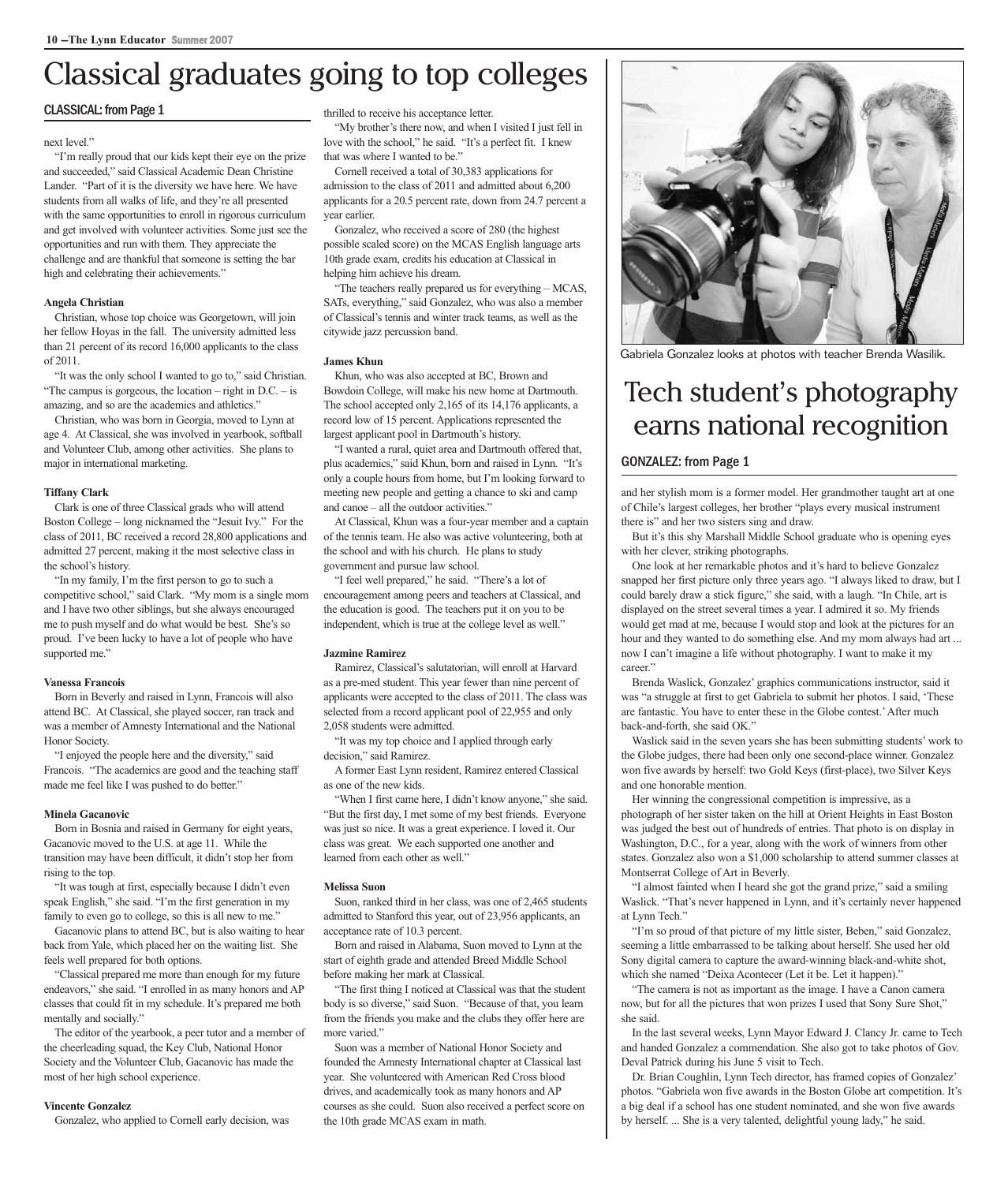

**Elementary schools**

#### **Brickett**

Fifth-grade students performed a play called "Bones" in May, in front of the entire school and their parents. Brickett also held its Memorial Day concert on May 24 and 25 and its spring concert on May 31 and June 1.

#### **Connery**

The Connery Annex held a Math Night and Art Show for families to enjoy hands-on math activities and beautiful works of art on display throughout the school. A special surprise was the wonderful food prepared by the Lynn Tech culinary arts department. Each family who attended received a math book based on the student's grade level.

#### **Fallon**

Students enjoyed the enrichment program Historical Perspectives for Children, through which they were treated to one-man performances celebrating Benjamin Franklin and Abraham Lincoln. Grade 5 students took a guided tour of the Freedom Trail with a Colonial times performer provided by Histrionics Academy. The entire school also visited Plymouth Plantation in June, with funding from the Masons.

#### **Ford**

Ford School faculty will continue their NASA training by attending professional development training sessions this summer. One team of teachers will travel to the John Glenn Research Center in Cleveland to attend a conference: How NASA Applies Mathematics for Mission Success. Another team will travel to Houston to NASA's Johnson Space Center to participate in the Igniting the Flame of Knowledge: Human Space Flight training. Both teams will train their colleagues during the 2007-08 school year, allowing the rest of the faculty to be on the cutting edge in education.

#### **Lynn Woods**

The Lynn Woods School ushered in spring with a very successful Spring Sing. Each class performed a collection of songs coordinated by Mrs. Kennedy, the music teacher.

#### **Middle Schools**

#### **Marshall**

- Grade six students at Thurgood Marshall Middle School were surprised by a visit from Boston College basketball star Jared Dudley, the Atlantic Coast Conference Player of the Year. Dudley shared his personal history with Marshall students. He grew up in a single-parent home, was the child of a black father and white mother, and described himself as the "fat kid" in his junior high. He also told students that he had been the class clown and remembered spending an entire school day in the principal's office. He disclosed the fact that he had a learning disability and needed hours of extra help from his math teacher in order to pass that class.
- Dudley answered many questions about his height and his plans for the future and he described his experience of playing last summer with his NBA idol, Michael Jordan. When Dudley asked students how many would like to be professional

athletes, almost every hand went up. He stressed to students the shortness and unpredictability of a professional sports career and advised students to be good, to make good choices, and to always have a back-up plan.

**High Schools**

#### **Classical**

The Lynn Classical Key Club has been as active as ever. Members began the year providing tours to members of the accreditation team. That same day, members also participated in the Walk for H.A.W.C. (Help for Abused Women and their Children). Students have also participated in the Walk for Breast Cancer and the Relay for Life to benefit the American Cancer Society. Members packed boxes for those in need at the Tree of Life food pantry at Sacred Heart. They also enjoyed setting up and assisting in running dances and a pancake breakfast for Bridgewell. As usual, members also worked tirelessly every third Wednesday at My Brother's Table – for which they received the Student Group of the Year award.

#### BC HOOP STAR VISITS MARSHALL



Sixth-grader Nadia Turner was excited about Boston College basketball star Jared Dudley's visit to Marshall.

## Sanchez writes a new chapter as baseball coach at his alma mater

#### **SANCHEZ: from Page 12** <u>SANCHEZ: from Page 12</u>

It is heartening for many to see him directing his contributions now to the next generation of baseball stars. The transition from player to coach has not always been easy for Sanchez but he is becoming more comfortable behind the bench each day.

"It was difficult in the beginning because I see these guys playing baseball and I wanted to be playing, too. It was hard because I could see their mistakes and I had to teach them how to fix things. It's a different view when you're on the sidelines. You see more and you get a better feel for the game," he said.

Sanchez has his sights set on more fun and more success down the line for the Lynn Tech program. He is cultivating an attitude of hard work and dedication from his young players to the sport that he loves.

## SCHOOL **WIN** DIRECTORY

#### **Elementary Schools**

**Aborn**  Anne Graul, Principal 409 Eastern Ave., Lynn, MA 01902 (781) 477-7320

**Brickett Elementary**  Debra Ruggiero, Principal 123 Lewis St., Lynn, MA 01902 (781) 477-7333

#### **Julia F. Callahan**  Edward Turmenne, Principal 200 O'Callaghan Way, Lynn, MA 01905 (781) 477-7340

**Cobbet K-8**  Linda Lord, Principal 40 Franklin St., Lynn, MA 01902 (781) 477-7341

**William P. Connery**  Patricia Riley, Principal 50 Elm St., Lynn, MA 01905 (781) 477-7344

#### **Drewicz Elementary**

James Cole, Principal 34 Hood St., Lynn, MA 01905 (781) 477-7350

**William R. Fallon**  Stanley Serwacki, Principal 100 Robinson St., Lynn, MA 01905 (781) 477-7370

**Robert L. Ford**  Claire Crane, Principal 49 Hollingsworth St., Lynn, MA 01902 (781) 477-7375

**E. J. Harrington**  Jane C. Franklin, Princinal 21 Dexter St., Lynn, MA 01902 (781) 477-7380

**Hood**  Paula Akiba, Principal 24 Oakwood Ave., Lynn, MA 01902

(781) 477-7390

**Ingalls**  Kimberlee Powers, Principal 1 Collins Street Terr., Lynn, MA 01902 (781) 477-7400

**Lincoln-Thomson**  Helen Mihos, Principal 115 Gardiner St., Lynn, MA 01905 (781) 477-7460

**Lynn Woods**  Vincent Spirito, Principal 31 Trevett Ave, Lynn, MA 01904 (781) 477-7433

**Sewell-Anderson** 

Patricia A Harnois-Mallett, Principal 25 Ontario St., Lynn, MA 01905 (781) 477-7444

**Capt William G. Shoemaker** 

Linda Mann, Principal 26 Regina Road, Lynn, MA 01904 (781) 477-7450

#### **Edward A. Sisson**

John Morris, Principal 58 Conomo Ave., Lynn, MA 01904 (781) 477-7455

#### **Tracy**

Mary Dill, Principal 35 Walnut St., Lynn, MA 01905 (781) 477-7466

**Washington Community Magnet**  Joseph Cole, Principal 58 Blossom St., Lynn, MA 01902 (781) 477-7470

#### **Middle Schools**

**Breed**  James Ridley, Principal 90 O'Callaghan Way, Lynn, MA 01905 (781) 477-7330

**Thurgood Marshall**  Anita Rassias, Principal 19 Porter St. Lynn, MA 01902 (781) 477-7360

**Pickering**  Patricia Barton, Principal 70 Conomo Ave, Lynn, MA 01904 (781) 477-7440

#### **High Schools/Alternative**

**Career Development Center**  Rhonda Cormier, Principal 3 North Common St. Lynn, MA 01902 (781) 268-3000

**Classical High**  Warren White, Principal 235 O'Callaghan Way, Lynn, MA 01905 (781) 477-7404

**Lynn Alternative High** Maureen Horgan, Principal 20 Wheeler St., Lynn, MA 01902 (781) 593-7155

**Lynn English High**  Andrew Fila, Principal 50 Goodridge Street, Lynn, MA 01902 (781) 477-7366

**Lynn Voc Tech Institute**  Brian Coughlin, Director 80 Neptune Blvd, Lynn, MA 01902 (781) 477-7420

#### **MAST**

William Newell, Director 1 Munroe St., Lynn, MA 01902 (781) 477-7339

**LEEP Evening Program**

Karen Twomey, Director 50 Goodridge St., Lynn, MA 01902 (781) 477-7361

#### **Welcoming Alternative School**

Nancy Conway, Principal 176 Franklin St., Lynn, MA 01905 (781) 477-7401

**Welcoming Middle**

Maureen Horgan, Principal 20 Wheeler St., Lynn, MA 01902 (781) 477-7220